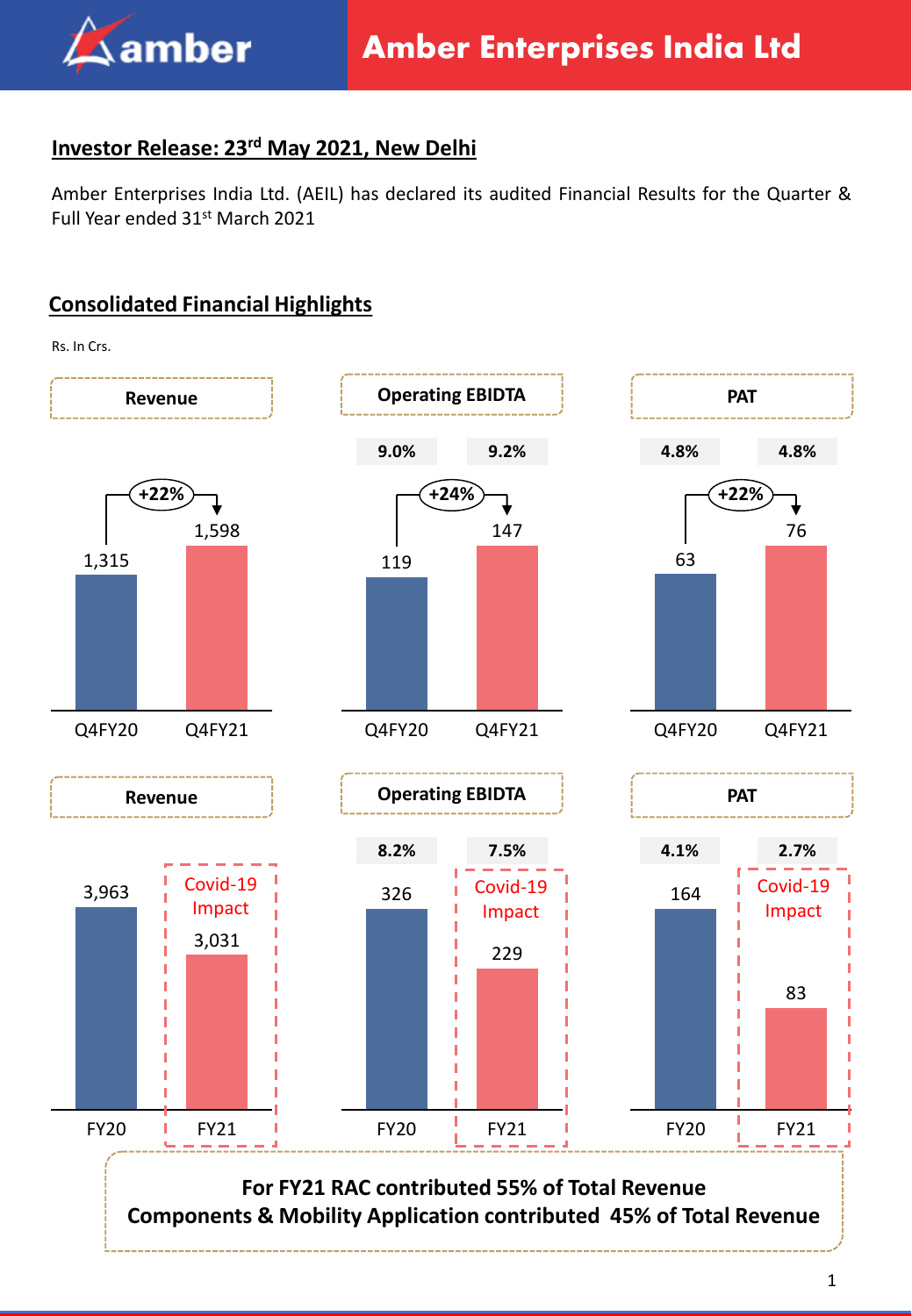

# **Commenting on the results and performance for Q4 & FY21, Mr. Jasbir Singh, Chairman & CEO of Amber Enterprises India Ltd said:**

*"First half of the financial year 2021 was a challenging period with uncertainties and complexities brought by Covid-19 pandemic. However, sharp recovery in business sentiments in 2 nd half of the year has enabled us to post a strong performance in this quarter.*

*Recently, announced PLI scheme augurs well for us and the industry as a whole, as it lays emphasis on manufacturing and value addition in RAC industry. This scheme provides manufacturers like us a large scale opportunity to expand our existing components base of PCBAs and Motors.*

*Earlier, the ban on refrigerant filled AC's had provided an opportunity for domestic manufacturers. Post the ban we have successfully signed 6 new customers.*

*On our Sidwal Business, traction in Railways & Metro segments continues to remain strong and we have been maintaining a healthy order book.*

*The second wave of covid-19 in India poses a threat to the sustenance of growth momentum, however we are keeping a close tab on the situation and operating all our facilities with minimum disruption. While ensuring that we meet our customer requirements, health and safety of our employees remain foremost priority.*

*To conclude, we continue remain optimistic and confident of capturing the opportunities market presents us, despite the short term challenges posed by 2 nd wave of Covid-19."*